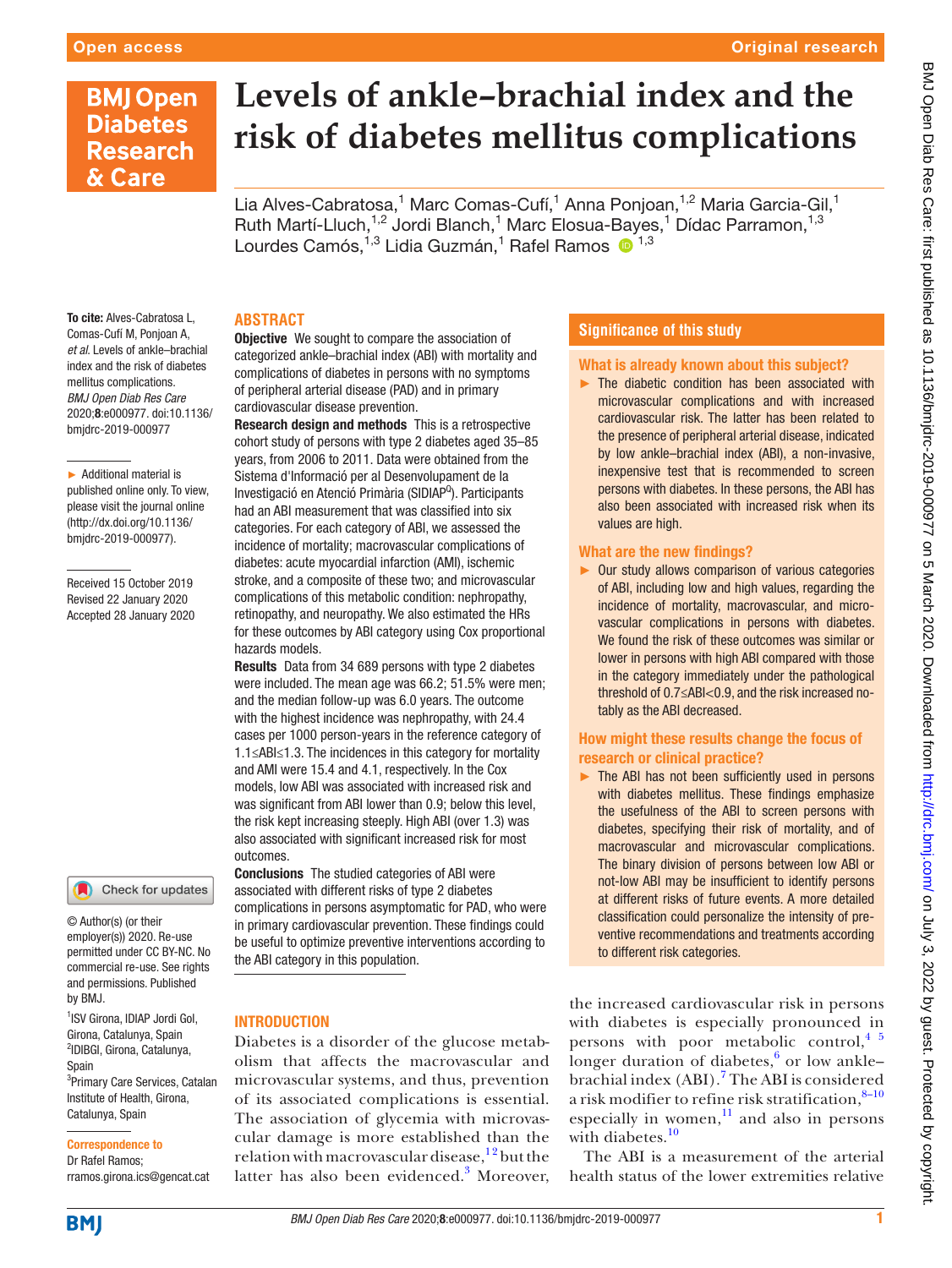to the upper extremities. When performed by trained health professionals, it is an inexpensive first test to evaluate the presence of asymptomatic peripheral arterial disease (PAD), indicated by ABI values of <0.9. Most persons with PAD are asymptomatic, which is particularly concerning because their associated cardiovascular risk is as high as in symptomatic cases.<sup>12</sup> Thus, this is a silent condition associated not only with leg symptom deterioration but also with risk in other arterial territories.<sup>13</sup>

In persons with diabetes, low ABI has been associated with mortality and cardiovascular outcomes, but its relation with other complications has had limited attention. Additionally, some studies have examined the risk of both high and low ABI values, but the association of the degree of arterial impairment (obstruction or pathological constriction) with complications has been hardly addressed, $^{14}$  $^{14}$  $^{14}$  especially regarding microvascular complications. Even more, previous reports in persons with asymptomatic PAD included patients with previous cardiovascular events, $^{15}$  <sup>16</sup> but primary prevention is of particular importance in persons with diabetes, because the occurrence of a first cardiovascular event is associated with increased morbidity and mortality in these persons, compared with the population without diabetes.<sup>10</sup> Accordingly, we sought to evaluate the association of categorized ABI with mortality, cardiovascular outcomes, and microvascular complications in patients with diabetes in primary cardiovascular prevention.

#### RESEARCH DESIGN AND METHODS Data source

We analysed a subset of records from the System for the Development of Research in Primary Care (SIDIAP) database, which gathers anonymized longitudinal information of persons from the primary care services in a structured way so it can be reliably used for research. The information includes demographic data, clinical diagnoses coded using the International Classification of Diseases, 10th Revision (ICD-10), referral and hospital discharge information coded using International Classification of Diseases, Ninth Revision (ICD-9), laboratory tests, and medications (drug prescriptions and drug invoicing at any community pharmacy). SIDIAP covers 80% of the Catalan population, comprising 274 primary care practices and 1365 general practitioners (GPs) and nurses throughout Catalonia, managed by the Catalan Institute of Health. A subset of this database is restricted to information from GPs and nurses who met predefined quality standards in recording and composes  $SIDIAP^Q$ , the database we have used for this study. SIDIAP<sup>Q</sup> includes information on nearly 2 million patients and 20 million person-years for the period 2005–2015. The quality and representativeness of these data regarding geographical, age, and sex distributions have been documented, $17$  particularly for cardiovascular risk factors and cardiovascular

diseases, $\frac{18}{3}$  $\frac{18}{3}$  $\frac{18}{3}$  and have been applied to previous epidemiological reports.[19–21](#page-8-14)

#### Study design and participants

We carried out a retrospective cohort study including persons with ABI aged 35–85 at the time of study entry who suffered from type 2 diabetes mellitus. Diabetes was defined using either the diagnosis of diabetes (codes from E11 and E14 categories and the corresponding subdivisions in the ICD-10, and 250 and subdivisions in the ICD-9) or the treatment with drugs used in diabetes (a10 code in the Anatomical Therapeutic Chemical Classification System). Exclusion criteria applied to persons with type 1 diabetes; individuals with ABI equal or higher than 3; persons with symptomatic PAD, defined as follows: (1) any symptom of intermittent claudication in the attending physician's notes, detected by thorough review of the uncoded information in SIDIAP<sup>Q</sup>; (2) an ABI of  $\langle 0.4, \rangle$ even in the absence of any suggestive symptom; (3) an invoicing of any drug related to intermittent claudication (cilostazol, pentoxifylline, buflomedil, or naftidrofuryl); and persons with previous cardiovascular disease, which included acute myocardial infarction (AMI), angina, stroke, and transient ischemic attack. These persons with previous macrovascular disease were excluded because they would be in secondary prevention of cardiovascular disease, and we aimed to assess the incidence of mortality and complications of diabetes mellitus in a population in primary prevention.

The recruitment period ran from January 2006 through December 2011. Study entry was defined by the first ABI measurement, and the follow-up extended until the first date of the occurrence of an outcome, transference out of the SIDIAP<sup>Q</sup>, or end of study period, in December 2015.

#### Exposure, outcomes, and covariates

ABI was measured following the standardized protocol from the primary care services.<sup>[22](#page-8-15)</sup> This protocol explains that the systolic blood pressure (SBP) has to be measured in each ankle right above the malleoli and in each arm using Doppler probes. Two measurements are obtained in each ankle, one from the the *dorsalis pedis* and another one from the posterior tibial artery. The two higher values are divided by the higher of the brachial SBPs, and the lower of these defines the ABI.<sup>[23](#page-8-16)</sup> ABI levels defined exposure, categorized as follows: 0.4≤ABI<0.5, 0.5≤ABI<0.7, 0.7≤ABI<0.9, 0.9≤ABI<1.1, 1.1≤ABI<1.3, and 1.3≤ABI. We presented the ABI values in categories because previous reports showed a J shape in the relation of ABI with mortality  $8^{24}$  and hypothesized that a similar distribution might occur with other outcomes.<sup>[25](#page-8-17)</sup> Instead of the subdivisions of the ABI values by ranges of 0.1, we merged some categories to ensure enough number of participants in each group. However, we used more categories than in other studies $^{26}$  $^{26}$  $^{26}$  to observe potential differences within the low ABI values.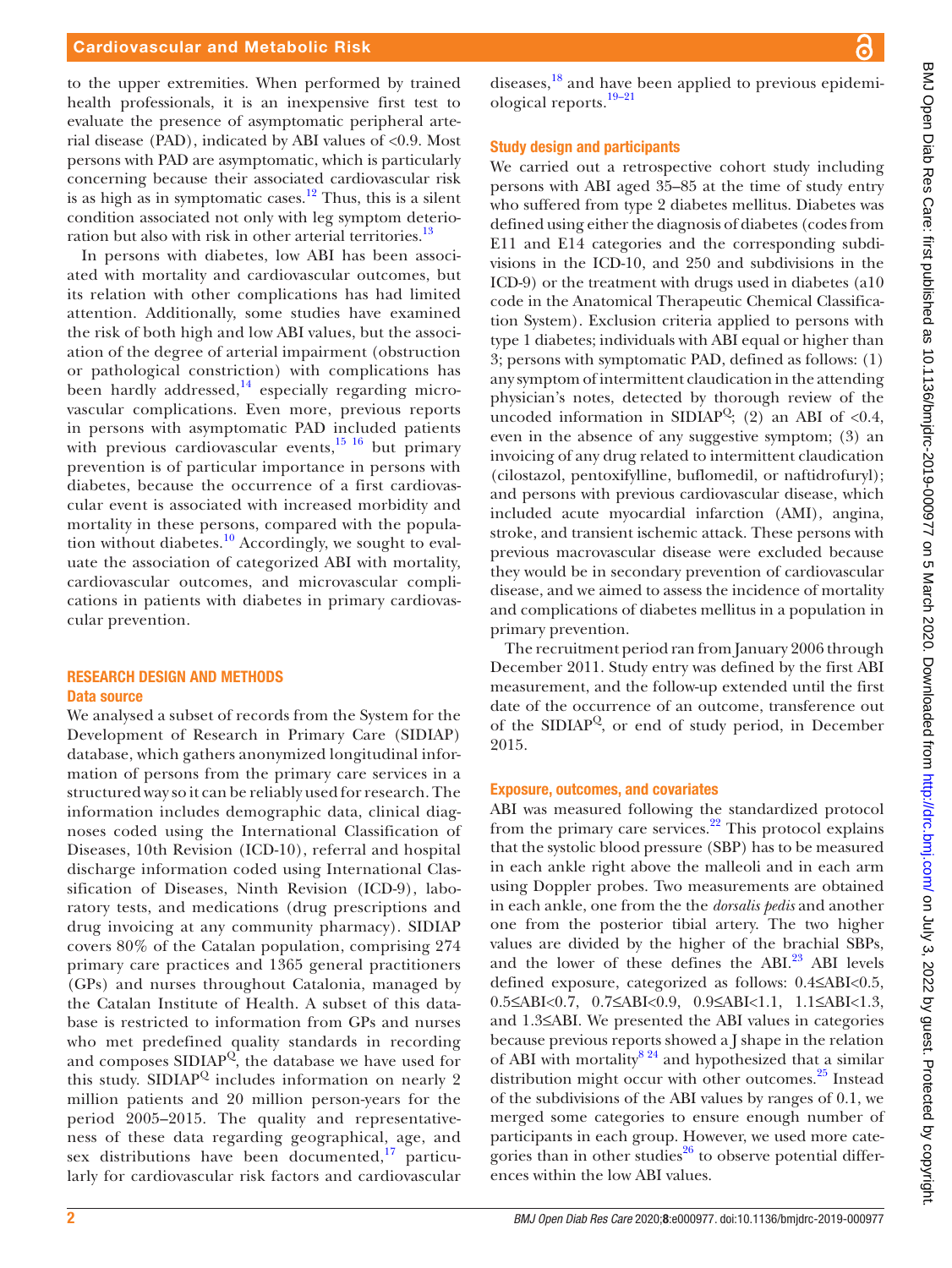We studied the following outcomes: mortality, macrovascular complications of diabetes, and microvascular complications. Macrovascular complications of diabetes were defined by the incidence of AMI, ischemic stroke, and major cardiovascular event (MCE), which was a composite of these two; microvascular complications were defined by incident nephropathy, retinopathy, or neuropathy. Participants who had suffered a microvascular event previous to baseline were excluded when examining that particular outcome during follow-up.

We used the following covariates to describe the population and to adjust the potential association of the ABI categories with mortality and complications of diabetes $^{27}$   $^{28}$ : age, sex, smoking habit, body mass index (BMI) calculated as weight divided by squared height, SBP, diastolic blood pressure (DBP), pulse pressure, total serum cholesterol, low-density lipoprotein (LDL) cholesterol, high-density lipoprotein (HDL) cholesterol, triglycerides, glycated hemoglobin (HbA1c), glucose, diabetes duration, comorbidities (hypertension, atrial fibrillation, heart failure, chronic obstructive pulmonary disease, and malignant neoplasms), and medications (antidiabetic therapy, diuretics, beta-blocking agents, calcium channel blockers, agents acting on the renin–angiotensin system, other lipid modifying agents, and aspirin). Continuous variables were considered up to 1 year previous to study entry, and categorical variables were present if they were recorded in the database previous to study entry. Each outcome and covariates were defined using the corresponding ICD-10 codes from the primary care settings, and/or the ICD-9 codes from referrals and hospital discharges. All covariates and diagnoses are routinely collected following the protocols to standardize data recording.<sup>[29](#page-8-20)</sup>

# Statistical analysis

Continuous variables were presented as mean (SD) or as median (first and third quartiles), and categorical variables as counts (percentages). We used multiple imputation by chained equations to impute the missing values of BMI, SBP and DBP, pulse pressure, total cholesterol, LDL cholesterol and HDL cholesterol, triglycerides, HbA1c, and glucose because excluding participants with missing values may incur a selection bias. $30$  We used the fraction of missing information to estimate the number of necessary imputations at 10, with 50 iterations per imputation. $31$  Given the characteristics of the study population, the missing-at-random assumption was plausible.

We estimated the raw new incidence of diabetes mellitus complications in each category of ABI using Poisson models. Cox proportional hazards models were used to estimate adjusted HRs between categories of ABI. The proportionality of hazards assumption was examined.<sup>32</sup> The candidate variables for adjustment were based on the literature, and a backward–forward selection method based on Bayesian Information Criterion was used to build the final model.

All analysis were carried out using R-software<sup>33</sup> V.3.5.1 (R Foundation for Statistical Computing, Vienna, Austria); the MICE V.2.15 package was used for multiple imputation.<sup>34</sup> The datasets generated during and/or analyzed during the current study are not publicly available due to legal reasons related to data privacy protection. No applicable resources were generated or analyzed during the current study.

# RESULTS

From an initial population with type 2 diabetes and an ABI measurement at the recruitment period of 51 115 persons, 48 603 were aged between 35 and 85 years old; after the exclusion criteria were applied, data regarding 34 689 persons remained for analysis ([figure](#page-3-0) 1). The median (first–third quartile) follow-up was 6.0 (95% CI 4.8–7.5) years, and 532 (1.5%) participants were lost to follow-up, due to transfer out of the  $SIDIAP^Q$  database. The maximum percentage of missing values was 27.3% for LDL cholesterol ([online supplementary table S1](https://dx.doi.org/10.1136/bmjdrc-2019-000977)). A detailed count of the missing values for each variable is shown in [online supplementary table S1,](https://dx.doi.org/10.1136/bmjdrc-2019-000977) along with the baseline characteristics of the overall population, comparing the imputed and the complete-cases dataset.

The mean age of the study population was 66.2 (SD 10.5) years old; 17 880 (51.5%) were men ([online supple](https://dx.doi.org/10.1136/bmjdrc-2019-000977)[mentary table S1\)](https://dx.doi.org/10.1136/bmjdrc-2019-000977); 5120 (14.7%) had ABI values lower than 0.9; 2225 (6.4%) had ABI values of  $\geq 1.3$  [\(table](#page-4-0) 1). The mean age, pulse pressure, diabetes duration, and the percentage of comorbidities and treatments considered tended to increase as the ABI decreased and in the group with high ABI  $(\geq 1.3)$  ([table](#page-4-0) 1).

A general trend was observed in the incidences by ABI of all outcomes: they followed a J-shaped curve with the lowest rates in patients with normal ABI (1.1≤ABI<1.3) [\(table](#page-5-0) 2). Regarding macrovascular complications, the incidence of ischemic stroke doubled that of AMI; it was 7.7 (95% CI 7.0 to 8.6) and 4.1 (95% CI 3.6 to 4.7) per 1000 person-years, respectively, in the group with normal ABI (1.1≤ABI<1.3). As for the microvascular complications, neuropathy presented the lowest incidence of 3.4 (95% CI 2.9 to 4.0) per 1000 person-years in the category with normal ABI; slightly higher was the incidence of retinopathy, and nephropathy had a markedly higher incidence: 24.4 (95% CI 22.9 to 25.9) per 1000 person-years in the above-mentioned category. In fact, the incidence of nephropathy was the highest of all outcomes, even higher than all-cause mortality, in all the ABI categories.

A general J-shaped trend for all the studied outcomes was also observed regarding the HRs of the ABI categories ([figure](#page-6-0) 2). The reference category was the group with 1.1≤ABI<1.3. The group with high ABI (≥1.3) was significantly associated with most outcomes and presented similar or lower HRs than the group with 0.7≤ABI<0.9, depending on the outcome, whereas the groups with ABI<0.7 had a significant and marked increment in the HRs that kept increasing steeply with the decrease of ABI.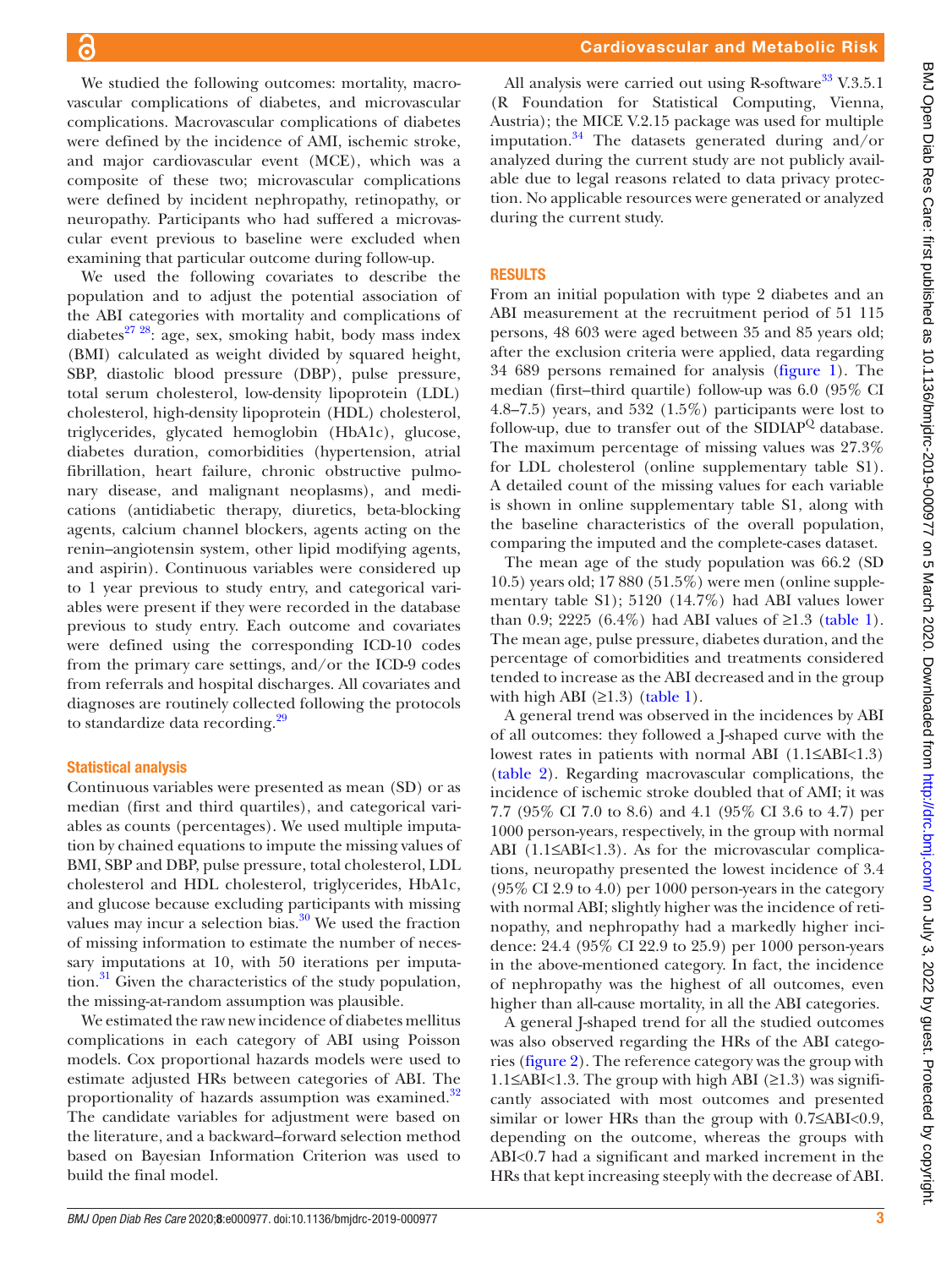

<span id="page-3-0"></span>By outcome, the significance of the HRs for macrovascular complications of diabetes was similar in most ABI categories. Mortality was the only outcome with which the category of 0.9≤ABI<1.1 presented a significant association. Regarding microvascular complications, two exceptions showed lack of significance, for the association of the 1.3≤ABI group with nephropathy (while it was significant for the rest of microvascular outcomes) and of the 0.4≤ABI<0.5 group with neuropathy. [Online supple](https://dx.doi.org/10.1136/bmjdrc-2019-000977)[mentary table S2](https://dx.doi.org/10.1136/bmjdrc-2019-000977) details the variables selected by Bayesian Information Criterion to optimize the adjustment of the Cox models for each outcome. [Online supplementary](https://dx.doi.org/10.1136/bmjdrc-2019-000977) [figure 1](https://dx.doi.org/10.1136/bmjdrc-2019-000977) shows the Kaplan-Meier curves for these models. The unadjusted HRs for each outcome are included in [figure](#page-6-0) 2.

The results of the analysis of complete cases were similar to those with the imputed dataset. These analyses comprised descriptions of the population by ABI categories [\(online supplementary table S3](https://dx.doi.org/10.1136/bmjdrc-2019-000977)), incidence rates [\(online supplementary table S4\)](https://dx.doi.org/10.1136/bmjdrc-2019-000977), and HRs by ABI categories and for each outcome ([online supplementary figure](https://dx.doi.org/10.1136/bmjdrc-2019-000977) [S2](https://dx.doi.org/10.1136/bmjdrc-2019-000977)).

# **DISCUSSION**

In longitudinal studies in patients with diabetes, graded low ABI has only been analyzed as a risk factor for mortality (all-cause mortality or cardiovascular mortality)<sup>35-37</sup>; to our knowledge, its relation with macrovascular and

microvascular complications has not been previously addressed (even though the association of graded ABI with microvascular complications has been examined in crosssectional studies). $38-40$  We studied persons with diabetes mellitus, categorizing their ABI levels within ABI<0.9 and including the contribution of high ABI. These ABI categories were associated with different incidence of mortality; macrovascular complications of diabetes: AMI, ischemic stroke, and a composite of these two; and microvascular complications: nephropathy, retinopathy, and neuropathy.

The relation of ABI with the occurrence of mortality and vascular complications of diabetes presented a J-shaped form. The risk of such outcomes was increased in the low ABI categories and kept increasing as the ABI diminished. These different incidences within the low ABI categories summon the consideration of specific recommendations for patients in each ABI level and different intensities of preventive measures. Thus, the binary division of persons between low ABI or not-low ABI may be insufficient to identify persons at different risks of future events.<sup>41</sup> The group with high ABI  $(\geq 1.3)$  also presented an increased risk of the outcomes, similar to that of the group with 0.7≤ABI<0.9 for AMI, all-cause mortality, and retinopathy. In persons with diabetes, therefore, preventive recommendations in these two groups could be similar, although the incidence in persons with 0.7≤ABI<0.9 was higher for ischemic stroke, nephropathy, and neuropathy.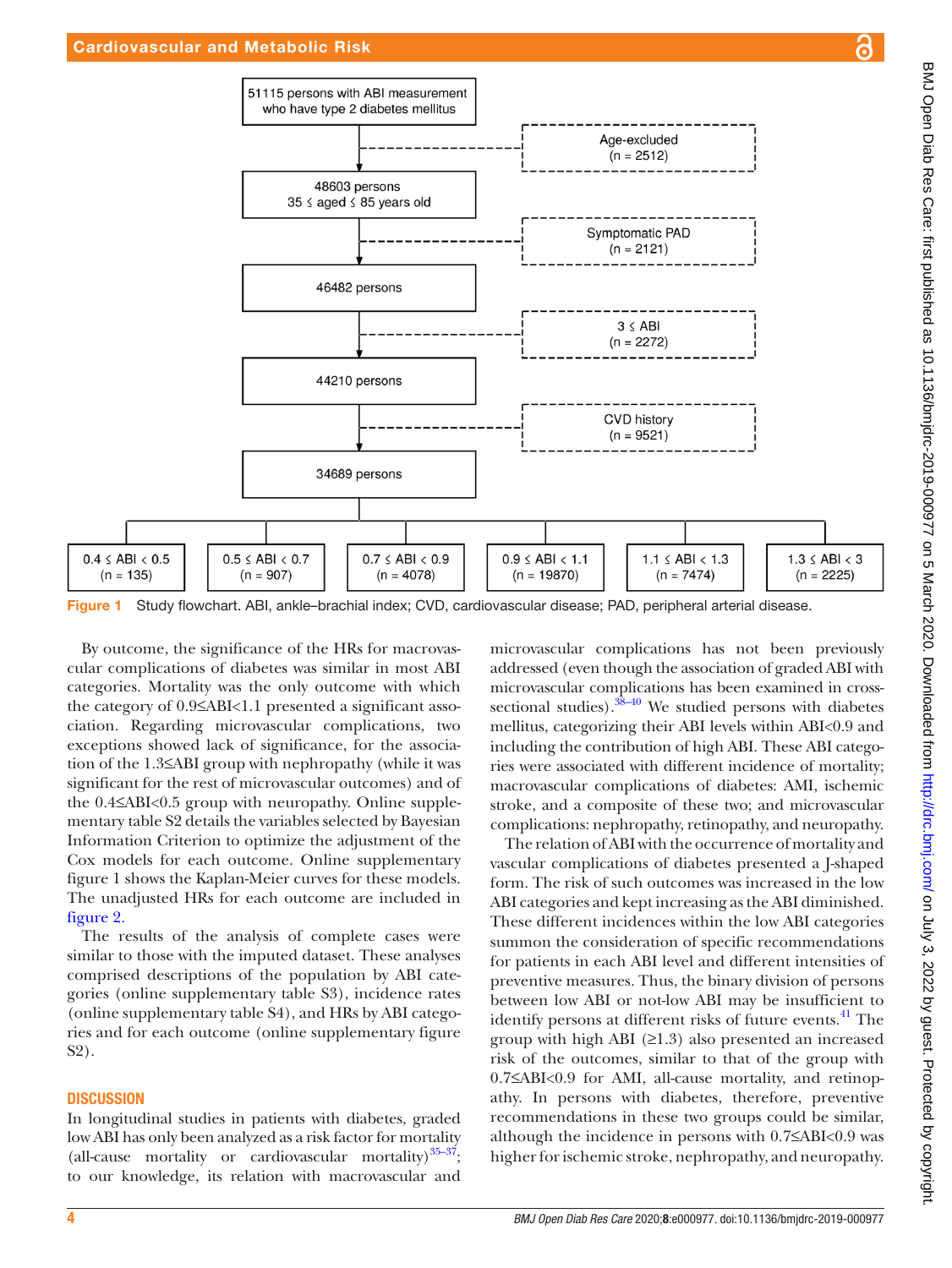<span id="page-4-0"></span>

| Table 1                                              |                          | Baseline characteristics of the study population |                       |                        |                       |                                  |
|------------------------------------------------------|--------------------------|--------------------------------------------------|-----------------------|------------------------|-----------------------|----------------------------------|
| Variable                                             | 0.4≤ABI<0.5<br>$n = 135$ | 0.5≤ABI<0.7<br>$n = 907$                         | 0.7≤ABI<0.9<br>n=4078 | 0.9≤ABI<1.1<br>n=19870 | 1.1≤ABI<1.3<br>n=7474 | $1.3 \leq ABI < 3$<br>$n = 2225$ |
| Age (years)                                          | 70.95 (9.39)             | 70.03 (9.81)                                     | 67.32 (10.50)         | 65.94 (10.53)          | 65.25 (10.24)         | 68.27 (10.13)                    |
| Men                                                  | 73 (54.1%)               | 581 (64.1%)                                      | 2155 (52.8%)          | 9814 (49.4%)           | 4005 (53.6%)          | 1252 (56.3%)                     |
| Smoking habit                                        | 49 (36.3%)               | 299 (33.0%)                                      | 1104 (27.1%)          | 4586 (23.1%)           | 1567 (21.0%)          | 398 (17.9%)                      |
| BMI (kg/m <sup>2</sup> )                             | 29.62 (5.42)             | 29.76 (4.91)                                     | 30.49 (5.12)          | 30.37 (4.99)           | 30.44 (4.93)          | 30.39(5.10)                      |
| SBP (mm Hg)                                          | 141.23 (17.05)           | 140.22 (17.48)                                   | 137.83 (16.94)        | 135.73 (15.41)         | 135.90 (15.57)        | 135.96 (16.23)                   |
| DBP (mm Hg)                                          | 73.61 (9.97)             | 75.37 (10.09)                                    | 76.83 (9.81)          | 77.16 (9.39)           | 77.76 (9.45)          | 76.56 (9.76)                     |
| Pulse pressure (mm<br>Hg)                            | 67.62 (16.27)            | 64.86 (16.76)                                    | 61.00 (15.46)         | 58.58 (14.08)          | 58.14 (14.09)         | 59.40 (14.63)                    |
| Total cholesterol<br>(mmol/L)                        | 5.05(1.02)               | 5.02(0.99)                                       | 5.10(1.02)            | 5.07(0.99)             | 5.05(0.96)            | 4.97(0.97)                       |
| <b>LDL</b> cholesterol<br>(mmol/L)                   | 2.98(0.92)               | 2.95(0.86)                                       | 2.99(0.86)            | 2.97(0.85)             | 2.95(0.83)            | 2.89(0.85)                       |
| <b>HDL</b> cholesterol<br>(mmol/L)                   | 1.32(0.43)               | 1.33(0.42)                                       | 1.36(0.43)            | 1.37(0.43)             | 1.36(0.42)            | 1.39(0.43)                       |
| Triglyceride (mmol/L)                                | 1.77(0.91)               | 1.75(0.96)                                       | 1.77(1.15)            | 1.73(1.09)             | 1.72(1.10)            | 1.65(1.06)                       |
| HbA1c (%)                                            | 7.35 (1.48)              | 7.35 (1.62)                                      | 7.28 (1.63)           | 7.16 (1.56)            | 7.15(1.56)            | 7.14(1.46)                       |
| HbA1c (mmol/mol)                                     | 56.88 (16.14)            | 56.79 (17.75)                                    | 56.07 (17.81)         | 54.72 (17.05)          | 54.63 (17.02)         | 54.49 (15.95)                    |
| Glucose (mmol/L)                                     | 8.25(2.72)               | 8.46(2.80)                                       | 8.50(2.93)            | 8.30 (2.74)            | 8.33(2.74)            | 8.20(2.64)                       |
| Diabetes duration<br>(years)                         | 6.86(5.37)               | 6.61(5.98)                                       | 6.26(6.19)            | 5.66(5.56)             | 5.55(5.51)            | 6.00(5.80)                       |
| Hypertension                                         | 97 (71.9%)               | 673 (74.2%)                                      | 2949 (72.3%)          | 13 310 (67.0%)         | 4962 (66.4%)          | 1563 (70.2%)                     |
| Atrial fibrillation                                  | 9(6.7%)                  | 61 (6.7%)                                        | 263 (6.4%)            | 876 (4.4%)             | 306 (4.1%)            | 158 (7.1%)                       |
| Heart failure                                        | 7(5.2%)                  | 28 (3.1%)                                        | 140 (3.4%)            | 436 (2.2%)             | 150 (2.0%)            | 80 (3.6%)                        |
| <b>COPD</b>                                          | 29 (21.5%)               | 151 (16.6%)                                      | 474 (11.6%)           | 1759 (8.9%)            | 546 (7.3%)            | 202 (9.1%)                       |
| Malignant neoplasms                                  | 10 (7.4%)                | 83 (9.2%)                                        | 328 (8.0%)            | 1572 (7.9%)            | 585 (7.8%)            | 165 (7.4%)                       |
| <b>Complications of diabetes</b>                     |                          |                                                  |                       |                        |                       |                                  |
| Nephropathy                                          | 19 (14.1%)               | 83 (9.2%)                                        | 262 (6.4%)            | 1068 (5.4%)            | 328 (4.4%)            | 158 (7.1%)                       |
| Retinopathy                                          | 9(6.7%)                  | 35 (3.9%)                                        | 99 (2.4%)             | 357 (1.8%)             | 128 (1.7%)            | 54 (2.4%)                        |
| Neuropathy                                           | 2(1.5%)                  | 20 (2.2%)                                        | 39 (1.0%)             | 139 (0.7%)             | 56 (0.7%)             | 35 (1.6%)                        |
| Medication                                           |                          |                                                  |                       |                        |                       |                                  |
| Antidiabetic therapy 113 (83.7%)                     |                          | 759 (83.7%)                                      | 3301 (80.9%)          | 15 444 (77.7%)         | 5873 (78.6%)          | 1769 (79.5%)                     |
| Diuretics 48 (35.6%)                                 |                          | 270 (29.8%)                                      | 1085 (26.6%)          | 4667 (23.5%)           | 1650 (22.1%)          | 524 (23.6%)                      |
| Beta blockers                                        | 16 (11.9%)               | 134 (14.8%)                                      | 546 (13.4%)           | 2483 (12.5%)           | 875 (11.7%)           | 271 (12.2%)                      |
| Calcium channel<br>blockers                          | 36 (26.7%)               | 220 (24.3%)                                      | 746 (18.3%)           | 3260 (16.4%)           | 1225 (16.4%)          | 404 (18.2%)                      |
| Agents acting<br>on the renin-<br>angiotensin system | 94 (69.6%)               | 621 (68.5%)                                      | 2549 (62.5%)          | 11 293 (56.8%)         | 4169 (55.8%)          | 1320 (59.3%)                     |
| Other<br>antihypertensives                           | 7(5.2%)                  | 65 (7.2%)                                        | 217 (5.3%)            | 894 (4.5%)             | 356 (4.8%)            | 109 (4.9%)                       |
| <b>Statins</b>                                       | 79 (58.5%)               | 468 (51.6%)                                      | 1890 (46.3%)          | 8862 (44.6%)           | 3307 (44.2%)          | 912 (41.0%)                      |
| Other lipid-lowering<br>agent                        | 16 (11.9%)               | 69 (7.6%)                                        | 255 (6.3%)            | 1412 (7.1%)            | 460 (6.2%)            | 152 (6.8%)                       |
| Aspirin                                              | 50 (37.0%)               | 366 (40.4%)                                      | 1329 (32.6%)          | 5333 (26.8%)           | 2007 (26.9%)          | 631 (28.4%)                      |
|                                                      |                          |                                                  |                       |                        |                       |                                  |

Values are presented as mean (SD) or n (%).

ABI, ankle–brachial index; BMI, body mass index; COPD, chronic obstructive pulmonary disease; DBP, diastolic blood pressure; HbA1c, glycated hemoglobin; HDL, high-density lipoprotein; LDL, low-density lipoprotein; n, number of participants; SBP, systolic blood pressure.

Additional to the analysis of an array of ABI categories, the study population—with diabetes, no symptoms of PAD, and no previous cardiovascular disease—was

another highlight in our report. Only two previous longitudinal analysis evaluated persons with asymptomatic PAD, like in our study, but they included persons at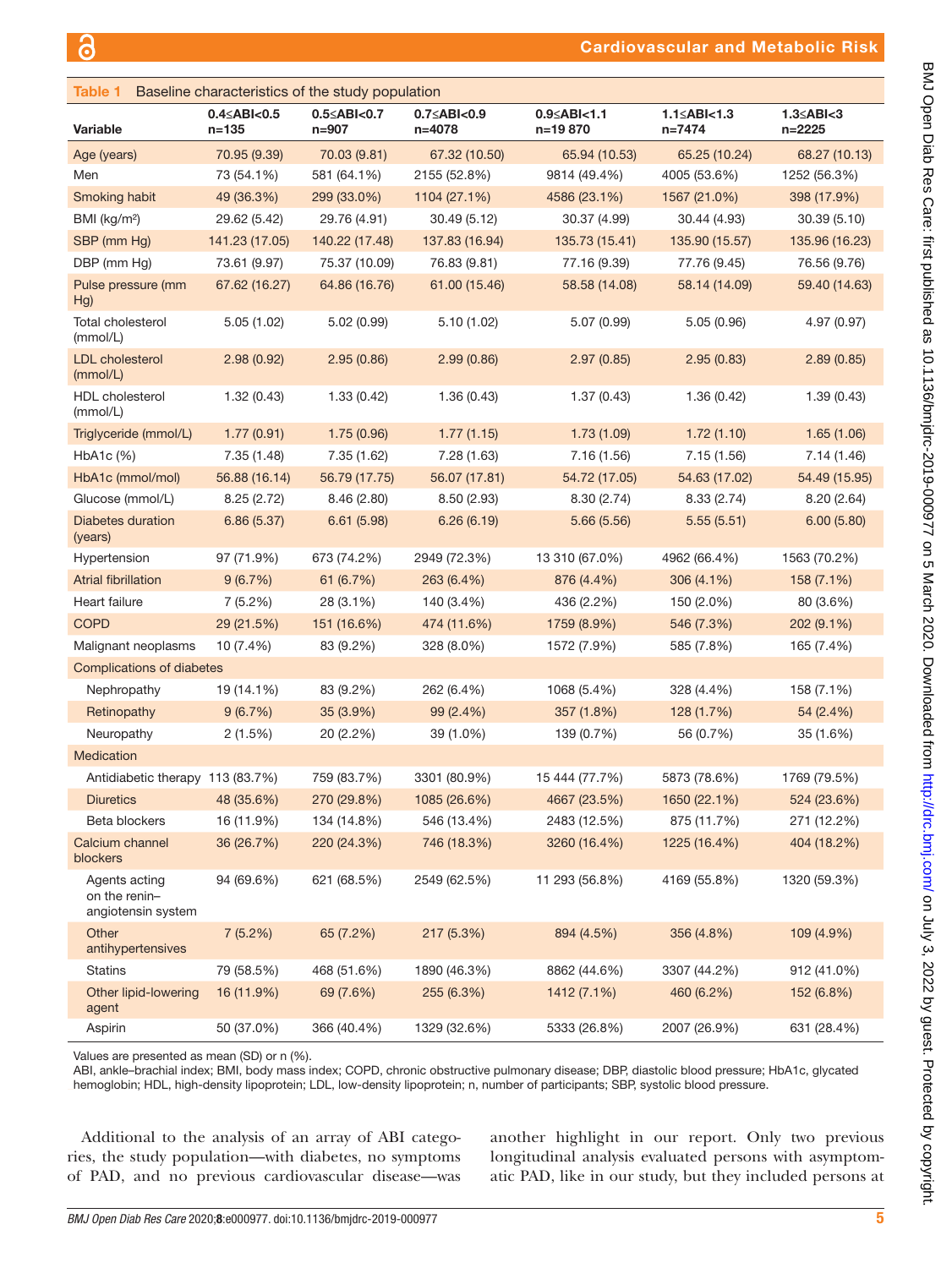|                             |                | Table 2 Events and incidence rate* (95% CI) for diabetes |     |                                                                                                                                                                                                                                                            |     | mellitus complications and mortality by ABI categories |                        |                     |                      |                         |                   |                     |
|-----------------------------|----------------|----------------------------------------------------------|-----|------------------------------------------------------------------------------------------------------------------------------------------------------------------------------------------------------------------------------------------------------------|-----|--------------------------------------------------------|------------------------|---------------------|----------------------|-------------------------|-------------------|---------------------|
|                             |                | $0.4<$ <b>ABI&lt;0.5</b>                                 |     | $0.5$ <abi<0.7< th=""><th></th><th><math>0.7 \leq AB &lt; 0.9</math></th><th><math>0.9</math> <math>\times</math> ABI&lt;1.1</th><th></th><th><math>1.1 \leq ABI &lt; 1.3</math></th><th></th><th><math>1.3 \leq AB &lt; 3</math></th><th></th></abi<0.7<> |     | $0.7 \leq AB < 0.9$                                    | $0.9$ $\times$ ABI<1.1 |                     | $1.1 \leq ABI < 1.3$ |                         | $1.3 \leq AB < 3$ |                     |
| Cardiovascular              |                |                                                          |     |                                                                                                                                                                                                                                                            |     |                                                        |                        |                     |                      |                         |                   |                     |
| <b>RNI</b>                  | $\infty$       | $11.6(5.8 \text{ to } 23.1)$                             |     | 13.4<br>$52$ $10.2 (7.8)$ to                                                                                                                                                                                                                               | 148 | 6.1(5.2 to 7.1)                                        | 535                    | 4.5 (4.1 to 4.9)    | 191                  | 4.1 (3.6 to 4.7)        | rø                | 5.8 (4.7 to 7.3)    |
| Ischemic<br>stroke          | $\overline{1}$ | 25.4 (15.8 to 40.9)                                      | 95  | 23.3)<br>19.0 (15.6 to                                                                                                                                                                                                                                     | 298 | 12.4 (11.1 to 13.9)                                    | 1036                   | 8.8 (8.3 to 9.3)    | 356                  | 7.7 (7.0 to 8.6)        | 148               | 11.2 (9.6 to 13.2)  |
| MCE <sub>T</sub>            | 24             | 36.9 (24.8 to 55.1)                                      | 137 | 33.2)<br>28.1 (23.7 to                                                                                                                                                                                                                                     | 425 | 18.0 (16.3 to 19.8)                                    | 1516                   | 13.0 (12.3 to 13.7) | 532                  | 11.7 (10.7 to 12.7)     | 212               | 16.3 (14.3 to 18.7) |
| Mortality‡                  | 45             | 62.7 (46.8 to 83.9)                                      | 238 | 51.7<br>45.5 (40.1 to                                                                                                                                                                                                                                      | 673 | 27.2 (25.2 to 29.3)                                    | 2383                   | 19.7 (18.9 to 20.5) |                      | 725 15.4 (14.3 to 16.6) | 395               | 29.1 (26.3 to 32.1) |
| Microvascular complications |                |                                                          |     |                                                                                                                                                                                                                                                            |     |                                                        |                        |                     |                      |                         |                   |                     |
| Nephropathy 37              |                | 68.9 (50.0 to 95.2)                                      |     | 58.1)<br>216 50.8 (44.5 to                                                                                                                                                                                                                                 | 733 | 34.2 (31.8 to 36.8)                                    | 2824                   | 26.2 (25.3 to 27.2) | 1034                 | 24.4 (22.9 to 25.9)     | 360               | 30.5 (27.5 to 33.8) |
| Retinopathy                 | က်<br>(        | 20.9 (12.1 to 36.0)                                      | 74  | 19.2<br>15.3 (12.2 to                                                                                                                                                                                                                                      | 23  | 9.5(8.3 to 10.8)                                       | 715                    | 6.1 (5.7 to 6.6)    | 251                  | 5.5 (4.9 to 6.2)        | 103               | 8.0 (6.6 to 9.6)    |
| Neuropathy                  | c,             | 4.3 (1.4 to 13.3)                                        |     | (4.6)<br>56 11.2 (8.6 to 1                                                                                                                                                                                                                                 | 155 | 6.4(5.5 to 7.5)                                        | 414                    | 3.5(3.2 to 3.8)     | 159                  | 3.4(2.9 to 4.0)         | 67                | 5.1 (4.0 to 6.4)    |
| *Per 1000 person-years.     |                | tA composite of AMI and ischemic stroke.                 |     |                                                                                                                                                                                                                                                            |     |                                                        |                        |                     |                      |                         |                   |                     |

‡All-cause mortality.

<span id="page-5-0"></span>‡All-cause mortality.<br>ABI, ankle-brachial i

ABI, ankle–brachial index; AMI, acute myocardial infarction; MCE, major cardiovascular event; n, number of participants.

ankle-brachial index; AMI, acute myocardial infarction; MCE, major cardiovascular event; n, number of participants.

6 higher risk, for example, with previous coronary artery disease, $15$  or with cerebrovascular disease  $15$  16; furthermore, they did not specify subcategories within low ABI nor did they examine the effect of high ABI levels. The association of ABI with mortality and with macrovascular and microvascular complications of diabetes has not been previously analyzed in persons with diabetes, asymptomatic for PAD, and in primary prevention. This population is particularly important because they may be

arterial damage and MCEs. The presence of high ABI values in patients with diabetes has been related to medial calcinosis<sup>42</sup> that coexists with occlusive PAD in  $50\%$  of cases.<sup>42,43</sup> Thus, patients with high ABI in our study likely suffered from various degrees of occlusive PAD additional to medial arterial calcification. The scarcity of hypothesis to explain the consequences of medial arterial calcification include myocardial remodelling, which could contribute to a chronic increase of the ventricular after-load.<sup>[44](#page-9-2)</sup> This mechanism might be independent of the presence of occlusive PAD, $\frac{44}{14}$  additional, or even synergistic with it in patients with diabetes. $^{26}$  Further studies to clarify the pathways through which high ABI could increase the risk of complications in patients with diabetes would be of interest.

at the initial stages of the arterial damage (depending on their ABI category), and thus patient-tailored preventative measures could be implemented to avoid further

Direct comparison of our findings with other reports was difficult due to the above-mentioned differences between populations, ABI definitions, and methods of analysis. Previous studies in patients with diabetes obtained higher estimates for mortality and cardiovascular events than our study. For all-cause mortality, HRs of 2.01–2.10 were observed in participants with  $\frac{15^{26}}{26}$ and high ABIs<sup>26</sup>; for MCEs, an HR of 2.5 was estimated.<sup>15</sup> However, lower risk figures have also been reported in these patients (with diabetes). The HR for myocardial infarction was  $1.88$  in participants with ABI of  $\langle 1 \text{ from} \rangle$ the Multi-Ethnic Study of Atherosclerosis, and 1.52 in participants from the Cardiovascular Health Study.<sup>[45](#page-9-3)</sup> Likewise, lower estimates for ABI have been presented in the general population, with diabetes included in the adjustment: a relative risk of 1.38 in participants with ABI values of ≤0.9 for myocardial infarction and of 1.58 for all-cause mortality.<sup>[46](#page-9-4)</sup> Finally, ABI values of <0.6 were associated with an unadjusted HR of 1.24 in a model to predict mortality in persons with PAD and diabetes but did not enter the final model when adjusted for other predictors.[47](#page-9-5) Our results regarding macrovascular outcomes would be within the lower range among the wide variety found in the literature.

As for the microvascular complications, Lee *et al* found a twofold risk of retinopathy in persons with altered ABI, defined as ABI values of <0.9 or  $\geq 1.3$ ,<sup>[48](#page-9-6)</sup> similar to the risk of neuropathy reported by Cardoso *et al*, and both being slightly higher than our results.[15](#page-8-11) Cardoso *et al* did not find a relation of low ABI with retinopathy or renal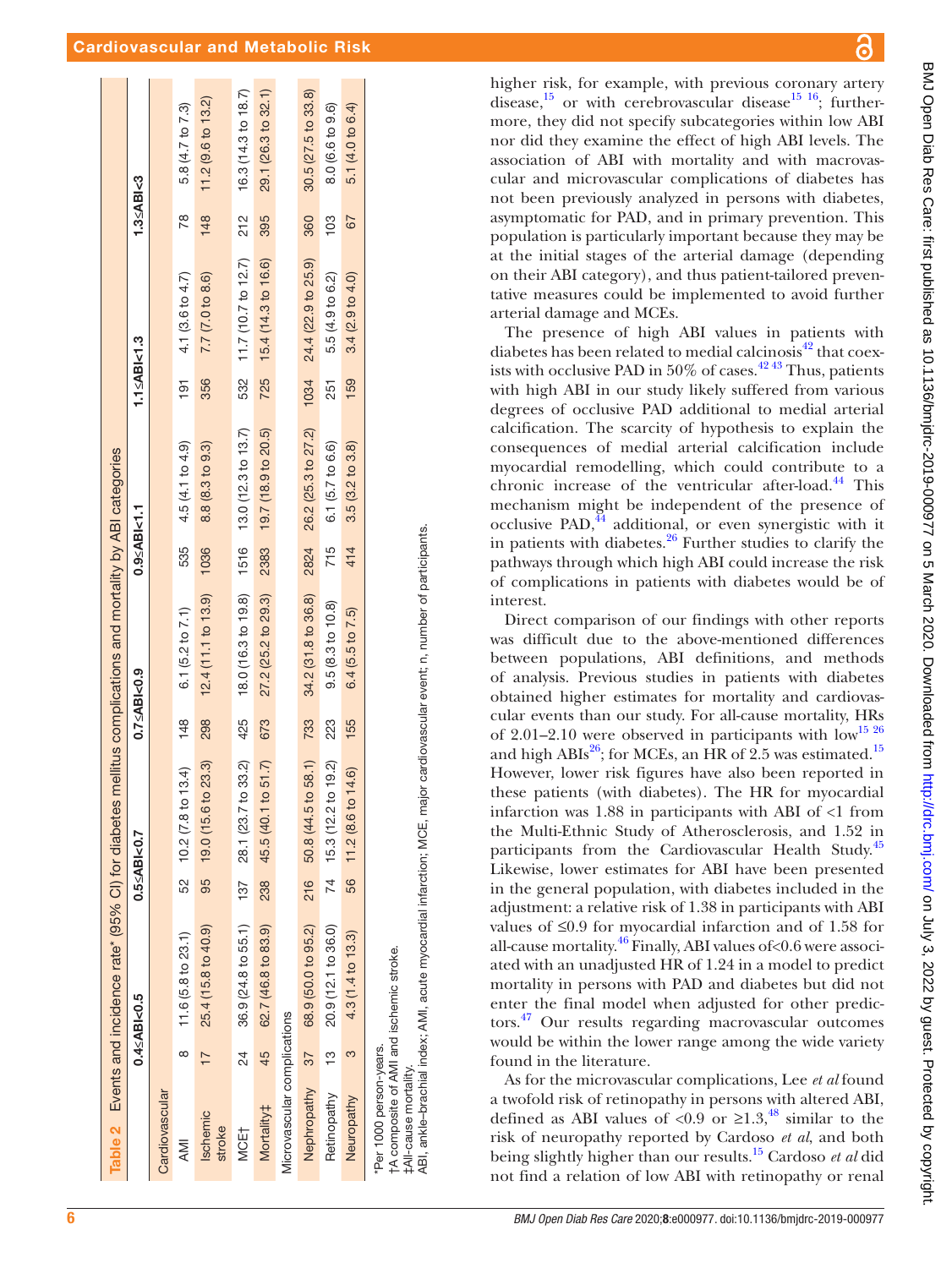

<span id="page-6-0"></span>Figure 2 HRs for each outcome by ankle–brachial index categories. ABI, ankle–brachial index; AMI, acute myocardial infarction; MCE, major cardiovascular event; Ref., reference.

1

**Hazard ratios**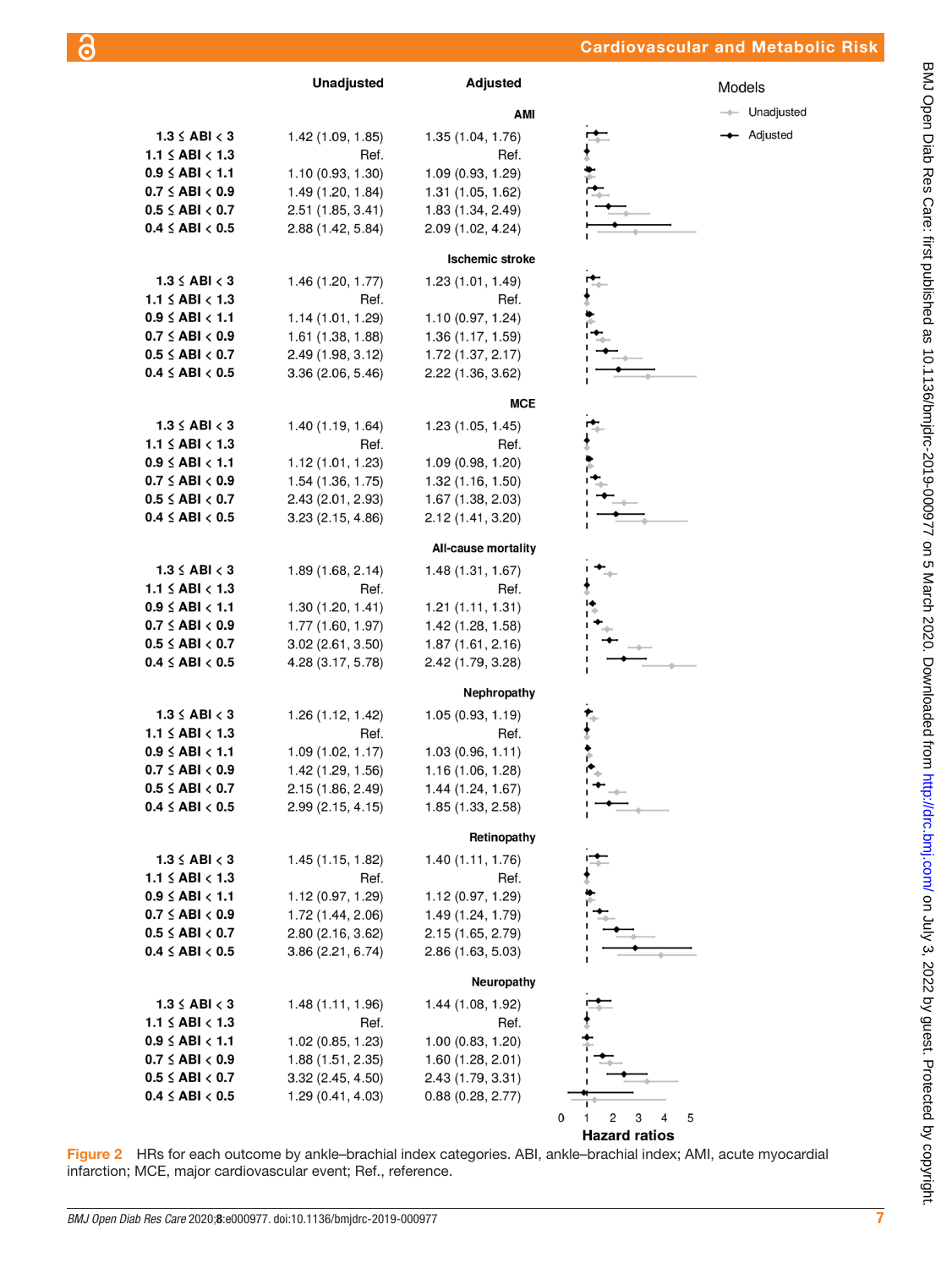outcomes, $^{15}$  $^{15}$  $^{15}$  whereas in our study, low ABI was significantly associated with all the microvascular outcomes.

Our results suggest that ABI assessment may be considered at the initial risk assessment of acute and chronic complications of diabetes mellitus to aid in decisionmaking aspects. For example, our population with no previous cardiovascular disease would be candidate for a consideration of more astringent HbA1c goals. $49$  Within this population, the HbA1c goals could vary according to ABI levels.

The ABI could also orient on the blood pressure targets. For example, in persons with diabetes and hypertension, in primary prevention, and a 10-year risk of atherosclerotic cardiovascular disease (ASCVD) of >15% a blood pressure target of <130/80 mm Hg should be considered.<sup>49</sup> In our study, this corresponds to the groups with ABI values of 0.9 or lower. Similarly, highintensity statin therapy, in addition to lifestyle therapy, is recommended in persons in primary prevention with a 10-year ASCVD risk of  $>20\%$ .<sup>49</sup> In our study, this corresponds to the groups with ABI values of 0.7 or lower. The risk indicated by ABI values could also help in decisionmaking concerning aspirin therapy as a primary prevention strategy, which may be considered in persons with diabetes at increased cardiovascular risk.<sup>49</sup>

Regarding renal complications of diabetes, the assessment of urinary albumin could be more frequent in persons with higher risk of this complication, indicated with ABI values. Further studies could even examine the benefit of agents acting on the renin-angiotensin system in patients with normal blood pressure, normal urinary albumin to creatinine ratio, and normal eGFR.

Finally, current recommendations suggest ABI assessment only in persons with symptoms of claudication or decreased pedal pulses in the context of foot care. However, up to 50% of diabetic peripheral neuropathy may be asymptomatic $50$ ; therefore, ABI assessment should be considered even in the absence of claudication or decreased pedal pulses. Moreover, foot exam frequency could be increased if ABI indicated a higher risk of neuropathy. However, we did not assess the incidence of foot ulcers in particular in our study, and not all cases of incident neuropathy would lead to foot ulcer. Further studies could examine how the ABI levels may affect the incidence of diabetic neuropathy distinguishing its subtypes.

Our findings support the screening with ABI in persons with diabetes, as recommended in the guidelines, $42$  and add the usefulness of this index in itemizing the risk of mortality, and macrovascular and microvascular complications. These patients could be treated considering a personalized estimation of their risk and receiving accordingly adapted recommendations.

#### Study characteristics that merit consideration

The analyses of electronic medical records provide sound opportunities for research.  $\text{SIDIAP}^{\text{Q}}$  is a quality-ensured database that supplies a high number of participants

that would be otherwise difficult to recruit. Moreover, the use of both ICD-10 and ICD-9 coding minimized the under-recording of predictors and outcomes, improving the accuracy of the risk models. The characteristics of the study population should be considered when extrapolating the results: we analyzed persons with an ABI measurement, asymptomatic for PAD with no previous cardiovascular disease. Heart failure was not an exclusion criterion, although most cases of heart failure in this population were likely ischemic and thus not eligible to enter the study. Further studies to specify preventive recommendations in patients with heart failure would be of interest. We acknowledge certain limitations. First, the observational nature of this retrospective cohort retains the possibility of residual confounding, but we selected all the available variables that could mask the relation of ABI categories with the outcomes as candidates for adjustment. Second, the presence of missing data could bias the results. We used chained equations to impute the missing values of the continuous variables. $30$  Imputation was intended to avert the potential selection bias that may result from analyzing only records from participants with complete data. $51$  Results from sensitivity analysis restricted to the complete-cases dataset were comparable to the imputed [\(online supplementary tables 2 and 3](https://dx.doi.org/10.1136/bmjdrc-2019-000977) and [online supplementary figure 2](https://dx.doi.org/10.1136/bmjdrc-2019-000977)). Finally, further studies to analyze time-to-event would be of interest, although they would require another study design.

In conclusion, different ABI categories were associated with different risks of mortality, macrovascular, and microvascular complications in persons with diabetes, asymptomatic for PAD, and in primary prevention. This could help improve preventive interventions in these patients, differentiating each group according to the level of vascular impairment.

Acknowledgements The authors thank the Minimum Basic Data Set (Conjunt Mínim Bàsic de Dades) Division of Demand and Activity Registers, Quality and Services Area, Catalan Health Service for providing data on hospital discharges.

Contributors LA-C designed the research, researched data, interpreted the results, and wrote the manuscript. MC-C researched data, performed statistical analysis, interpreted the results, and reviewed/edited the manuscript. AP researched data, interpreted the results, and wrote the manuscript. MG-G designed the research, interpreted the results, and contributed to the discussion. RM-L researched data, and interpreted the results. JB researched data and performed statistical analysis. ME-B researched data and interpreted the results. DP interpreted the results and contributed to the discussion. LC contributed to the discussion. LG reviewed/edited the manuscript. RR designed the research, researched data, interpreted the results, and reviewed/edited the manuscript. RR and MG-G are the guarantors of this work and, as such, had full access to all the data in the study and take responsibility for the integrity of the data and the accuracy of the data analysis.

Funding This project was supported by clinical research grants from Spain's Health Ministry (ED10-83, EC10-84) and Science and Innovation Ministry (Carlos III Health Institute), cofinanced with European Union ERDF funds (Network for Prevention and Health Promotion in Primary Care, RedIAPP RD16/0007), and the Agency for Management of University and Research Grants (2014 SGR 902). The funding sources were not involved in study design; collection, analysis, and interpretation of data; report writing; or the decision to submit the article for publication. The authors take sole responsibility for the integrity of the data and the accuracy of the analysis.

Competing interests None declared.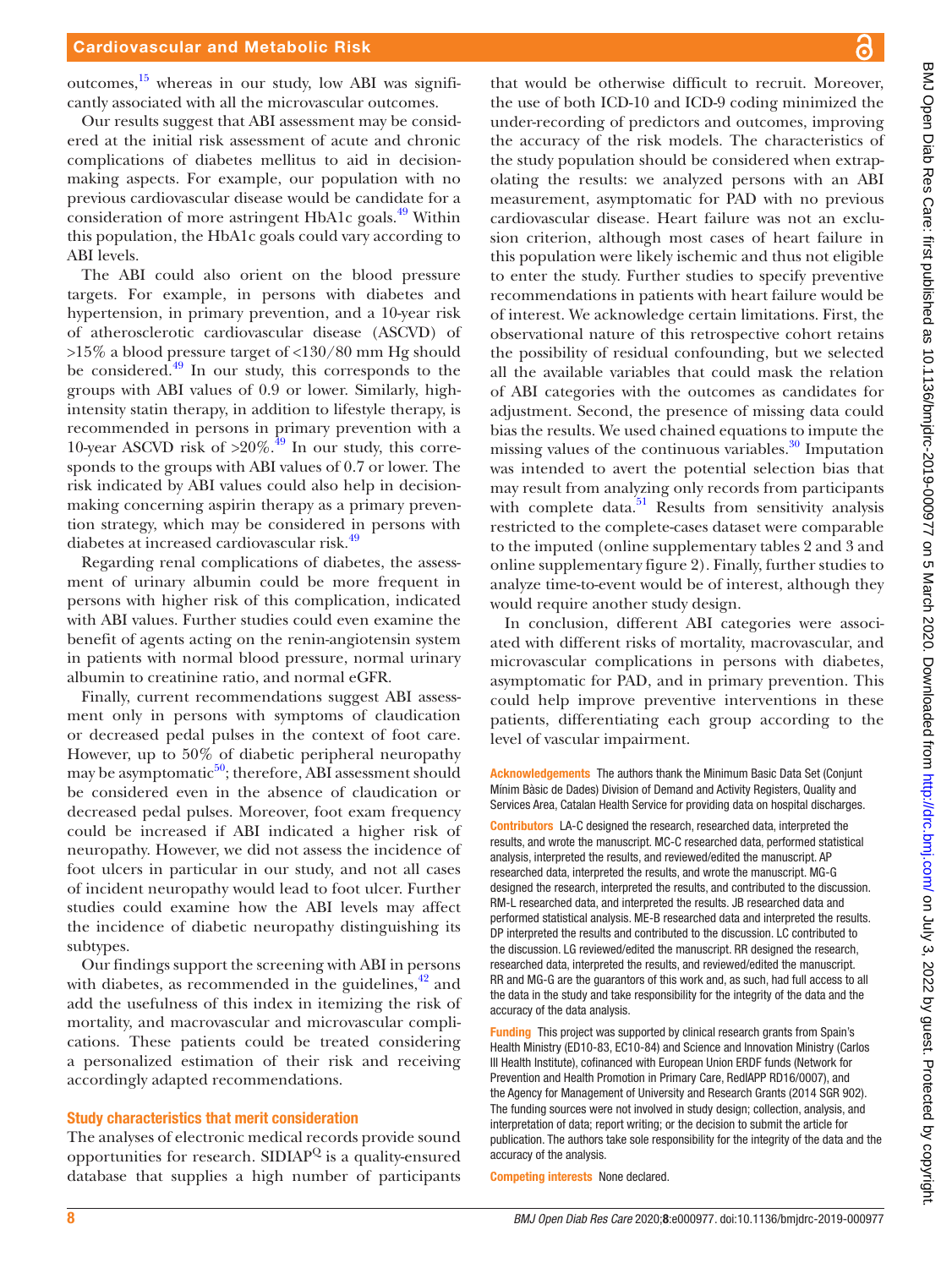Patient consent for publication Not required.

Ethics approval Ethics approval to use SIDIAP<sup>Q</sup> data for observational research was obtained from the Ethics Committee for Clinical Research IDIAP Jordi Gol (P14/052).

Provenance and peer review Not commissioned; externally peer reviewed.

Data availability statement No data are available. Data may be obtained from a third party and are not publicly available.

**Open access** This is an open access article distributed in accordance with the Creative Commons Attribution Non Commercial (CC BY-NC 4.0) license, which permits others to distribute, remix, adapt, build upon this work non-commercially, and license their derivative works on different terms, provided the original work is properly cited, appropriate credit is given, any changes made indicated, and the use is non-commercial. See:<http://creativecommons.org/licenses/by-nc/4.0/>.

#### ORCID iD

Rafel Ramos<http://orcid.org/0000-0001-7970-5537>

#### **References**

- <span id="page-8-0"></span>1 Stratton IM, Adler AI, Neil HA, *et al*. Association of glycaemia with macrovascular and microvascular complications of type 2 diabetes (UKPDS 35): prospective observational study. *[BMJ](http://dx.doi.org/10.1136/bmj.321.7258.405)* 2000;321:405–12.
- 2 Ismail-Beigi F, Craven T, Banerji MA, *et al*. Effect of intensive treatment of hyperglycaemia on microvascular outcomes in type 2 diabetes: an analysis of the Accord randomised trial. *[Lancet](http://dx.doi.org/10.1016/S0140-6736(10)60576-4)* 2010;376:419–30.
- <span id="page-8-1"></span>3 Sarwar N, Gao P, Seshasai SRK, *et al*. Diabetes mellitus, fasting blood glucose concentration, and risk of vascular disease: a collaborative meta-analysis of 102 prospective studies. *[Lancet](http://dx.doi.org/10.1016/S0140-6736(10)60484-9)* 2010;375:2215–22.
- <span id="page-8-2"></span>4 Schramm TK, Gislason GH, Køber L, *et al*. Diabetes patients requiring glucose-lowering therapy and nondiabetics with a prior myocardial infarction carry the same cardiovascular risk: a population study of 3.3 million people. *[Circulation](http://dx.doi.org/10.1161/CIRCULATIONAHA.107.720847)* 2008;117:1945–54.
- 5 Mondesir FL, Brown TM, Muntner P, *et al*. Diabetes, diabetes severity, and coronary heart disease risk equivalence: reasons for geographic and racial differences in stroke (REGARDS). *[Am Heart J](http://dx.doi.org/10.1016/j.ahj.2016.08.002)* 2016;181:43–51.
- <span id="page-8-3"></span>6 Hu FB, Stampfer MJ, Solomon CG, *et al*. The impact of diabetes mellitus on mortality from all causes and coronary heart disease in women: 20 years of follow-up. *[Arch Intern Med](http://dx.doi.org/10.1001/archinte.161.14.1717)* 2001;161:161.
- <span id="page-8-4"></span>7 Alves-cabratosa L, Garcia-gil M, Comas-cuf M, *et al*. Role of low ankle – brachial index in cardiovascular and mortality risk compared with major risk conditions. *J Clin Med* 2019;8:870.
- <span id="page-8-5"></span>8 Fowkes FGR, Murray GD, Butcher I, *et al*. Ankle brachial index combined with Framingham risk score to predict cardiovascular events and mortality: a meta-analysis. *[JAMA](http://dx.doi.org/10.1001/jama.300.2.197)* 2008;300:197–208.
- 9 Forés R, Alzamora MT, Pera G, *et al*. Contribution of the Anklebrachial index to improve the prediction of coronary risk: the ARTPER cohort. *PLoS One* 2018;13:1–12.
- <span id="page-8-7"></span>10 Arnett DK, Blumenthal RS, Albert MA, *et al*. ACC/AHA guideline on the primary prevention of cardiovascular disease: a report of the American College of Cardiology/American heart association Task force on clinical practice guidelines. *J Am Coll Cardiol* 2019;2019:e177–232.
- <span id="page-8-6"></span>11 Lin JS, Evans CV, Johnson E, *et al*. Nontraditional risk factors in cardiovascular disease risk assessment: updated evidence report and systematic review for the US preventive services Task force. *[JAMA](http://dx.doi.org/10.1001/jama.2018.4242)* 2018;320:281–97.
- <span id="page-8-8"></span>12 Leng GC, Lee AJ, Fowkes FG, *et al*. Incidence, natural history and cardiovascular events in symptomatic and asymptomatic peripheral arterial disease in the general population. *[Int J Epidemiol](http://dx.doi.org/10.1093/ije/25.6.1172)* 1996;25:1172–81.
- <span id="page-8-9"></span>13 Sigvant B, Lundin F, Wahlberg E. The risk of disease progression in peripheral arterial disease is higher than expected: a meta-analysis of mortality and disease progression in peripheral arterial disease. *[Eur J Vasc Endovasc Surg](http://dx.doi.org/10.1016/j.ejvs.2015.10.022)* 2016;51:395–403.
- <span id="page-8-10"></span>14 Meves SH, Diehm C, Berger K, *et al*. Peripheral arterial disease as an independent predictor for excess stroke morbidity and mortality in primary-care patients: 5-year results of the getABI study. *[Cerebrovasc Dis](http://dx.doi.org/10.1159/000306640)* 2010;29:546–54.
- <span id="page-8-11"></span>15 Cardoso CRL, Melo JV, Salles GC, *et al*. Prognostic impact of the Ankle-brachial index on the development of micro- and macrovascular complications in individuals with type 2 diabetes: the Rio de Janeiro type 2 diabetes cohort study. *[Diabetologia](http://dx.doi.org/10.1007/s00125-018-4709-9)* 2018;61:2266–76.
- 16 Bundó M, Muñoz L, Pérez C, *et al*. Asymptomatic peripheral arterial disease in type 2 diabetes patients: a 10-year follow-up study of the utility of the ankle brachial index as a prognostic marker of cardiovascular disease. *[Ann Vasc Surg](http://dx.doi.org/10.1016/j.avsg.2010.06.001)* 2010;24:985–93.
- <span id="page-8-12"></span>17 García-Gil MdelM, Hermosilla E, Prieto-Alhambra D, *et al*. Construction and validation of a scoring system for the selection of high-quality data in a Spanish population primary care database (SIDIAP). *[J Innov Health Inform](http://dx.doi.org/10.14236/jhi.v19i3.806)* 2011;19:135–45.
- <span id="page-8-13"></span>18 Ramos R, Balló E, Marrugat J, *et al*. Validity for use in research on vascular diseases of the SIDIAP (information system for the development of research in primary care): the EMMA study. *[Rev Esp](http://dx.doi.org/10.1016/j.recesp.2011.07.017)  [Cardiol](http://dx.doi.org/10.1016/j.recesp.2011.07.017)* 2012;65:29––37.
- <span id="page-8-14"></span>19 Ponjoan A, Garre-Olmo J, Blanch J, *et al*. Epidemiology of dementia: prevalence and incidence estimates using validated electronic health records from primary care. *[Clin Epidemiol](http://dx.doi.org/10.2147/CLEP.S186590)* 2019;11:217–28.
- 20 Ramos R, Comas-Cufí M, Martí-Lluch R, *et al*. Statins for primary prevention of cardiovascular events and mortality in old and very old adults with and without type 2 diabetes: retrospective cohort study. *[BMJ](http://dx.doi.org/10.1136/bmj.k3359)* 2018;362:3359.
- 21 Khalid S, Calderon-Larrañaga S, Hawley S, *et al*. Comparative antifracture effectiveness of different oral anti-osteoporosis therapies based on "real-world" data: a meta-analysis of propensitymatched cohort findings from the UK Clinical Practice Research Database and the Catalan SIDIAP Database. *[Clin Epidemiol](http://dx.doi.org/10.2147/CLEP.S164112)* 2018;10:1417–31.
- <span id="page-8-15"></span>22 Aboyans V, Ricco J-B, Bartelink M-LEL, *et al*. Esc guidelines on the diagnosis and treatment of peripheral arterial diseases, in collaboration with the European Society for vascular surgery (ESVS). *Eur Heart J* 2017;2018:763–816.
- <span id="page-8-16"></span>23 Aboyans V, Criqui MH, Abraham P, *et al*. Measurement and interpretation of the Ankle-brachial index: a scientific statement from the American heart association. *[Circulation](http://dx.doi.org/10.1161/CIR.0b013e318276fbcb)* 2012;126:2890–909.
- 24 Alves-Cabratosa L, Elosua-Bayes M, García-Gil M, *et al*. Hypertension and high ankle brachial index: the overlooked combination. *[J Hypertens](http://dx.doi.org/10.1097/HJH.0000000000001861)* 2019;37:92–8.
- <span id="page-8-17"></span>25 Zhang Y, Chen J, Zhang K, *et al*. Combination of high Ankle-brachial index and hard coronary heart disease Framingham risk score in predicting the risk of ischemic stroke in general population. *[PLoS](http://dx.doi.org/10.1371/journal.pone.0106251)  [One](http://dx.doi.org/10.1371/journal.pone.0106251)* 2014;9:1–8.
- <span id="page-8-18"></span>26 Potier L, Roussel R, Labreuche J, *et al*. Interaction between diabetes and a high Ankle-brachial index on mortality risk. *[Eur J Prev Cardiol](http://dx.doi.org/10.1177/2047487314533621)* 2015;22:615–21.
- <span id="page-8-19"></span>27 Bąk E, Marcisz C, Kadłubowska M, *et al*. Independent factors of changes of Ankle-brachial index in peripheral arterial occlusive disease in elderly patients with or without diabetes. *[Int J Environ Res](http://dx.doi.org/10.3390/ijerph13111103)  [Public Health](http://dx.doi.org/10.3390/ijerph13111103)* 2016;13
- 28 Yoshida A, Jinnouchi H, Sugiyama S, *et al*. Combined arteriosclerotic assessment of Ankle-brachial index and maximum intima-media thickness via CCTA is useful for predicting coronary artery stenosis in patients with type 2 diabetes. *[Diabetes Res Clin Pract](http://dx.doi.org/10.1016/j.diabres.2016.04.013)* 2016;117:91–9.
- <span id="page-8-20"></span>29 [3clics - Atenció prim ria basada en l'evidència]. Available: [https://](https://www.ics.gencat.cat/3clics/main.php) [www.ics.gencat.cat/3clics/main.php](https://www.ics.gencat.cat/3clics/main.php)
- <span id="page-8-21"></span>30 White IR, Royston P, Wood AM. Multiple imputation using chained equations: issues and guidance for practice. *[Stat Med](http://dx.doi.org/10.1002/sim.4067)* 2011;30:377–99.
- <span id="page-8-22"></span>31 Bodner TE. What improves with increased missing data Imputations? *Struct Equ Model A Multidiscip J* 2008;15:651–75.
- <span id="page-8-23"></span>32 Grambsch PM, Therneau TM. Proportional hazards tests and diagnostics based on weighted residuals. *Biometrika* 1994;81:515.
- <span id="page-8-24"></span>33 Team R Development Core. R: a language and environment for statistical computing, 2011. Available: <http://www.r-project.org/>
- <span id="page-8-25"></span>34 van BS, Groothuis-Oudshoorn K. mice : Multivariate Imputation by Chained Equations in R. *J Stat Softw* 2011;45:1–67.
- <span id="page-8-26"></span>35 Hyun S, Forbang NI, Allison MA, *et al*. Ankle-Brachial index, toebrachial index, and cardiovascular mortality in persons with and without diabetes mellitus. *[J Vasc Surg](http://dx.doi.org/10.1016/j.jvs.2014.02.008)* 2014;60:390–5.
- 36 Luo YY, Li J, Xin Y, *et al*. Risk factors of peripheral arterial disease and relationship between low ankle brachial index and mortality from all-cause and cardiovascular disease in Chinese patients with hypertension. *[J Hum Hypertens](http://dx.doi.org/10.1038/sj.jhh.1002177)* 2007;21:461–6.
- 37 Wang Y, Mou Q, Zhao D, *et al*. Predictive value of Ankle-brachial index and blood glucose on the outcomes of six-year all-cause mortality and cardiovascular mortality in a Chinese population of type 2 diabetes patients. *[Int Angiol](http://www.ncbi.nlm.nih.gov/pubmed/23222938)* 2012;31:586–94.
- <span id="page-8-27"></span>Jin X, Ma J-hua, Shen Y, et al. An analysis of the relationship between Ankle-brachial index and estimated glomerular filtration rate in type 2 diabetes. *[Angiology](http://dx.doi.org/10.1177/0003319712464515)* 2013;64:237–41.
- 39 Li X, Ren H, Wang Y-zhen, *et al*. [Association of a high ankle brachial index with microvascular diseases of diabetes]. *[Zhonghua Yi Xue Za](http://www.ncbi.nlm.nih.gov/pubmed/22490793)  [Zhi](http://www.ncbi.nlm.nih.gov/pubmed/22490793)* 2012;92:236–9.